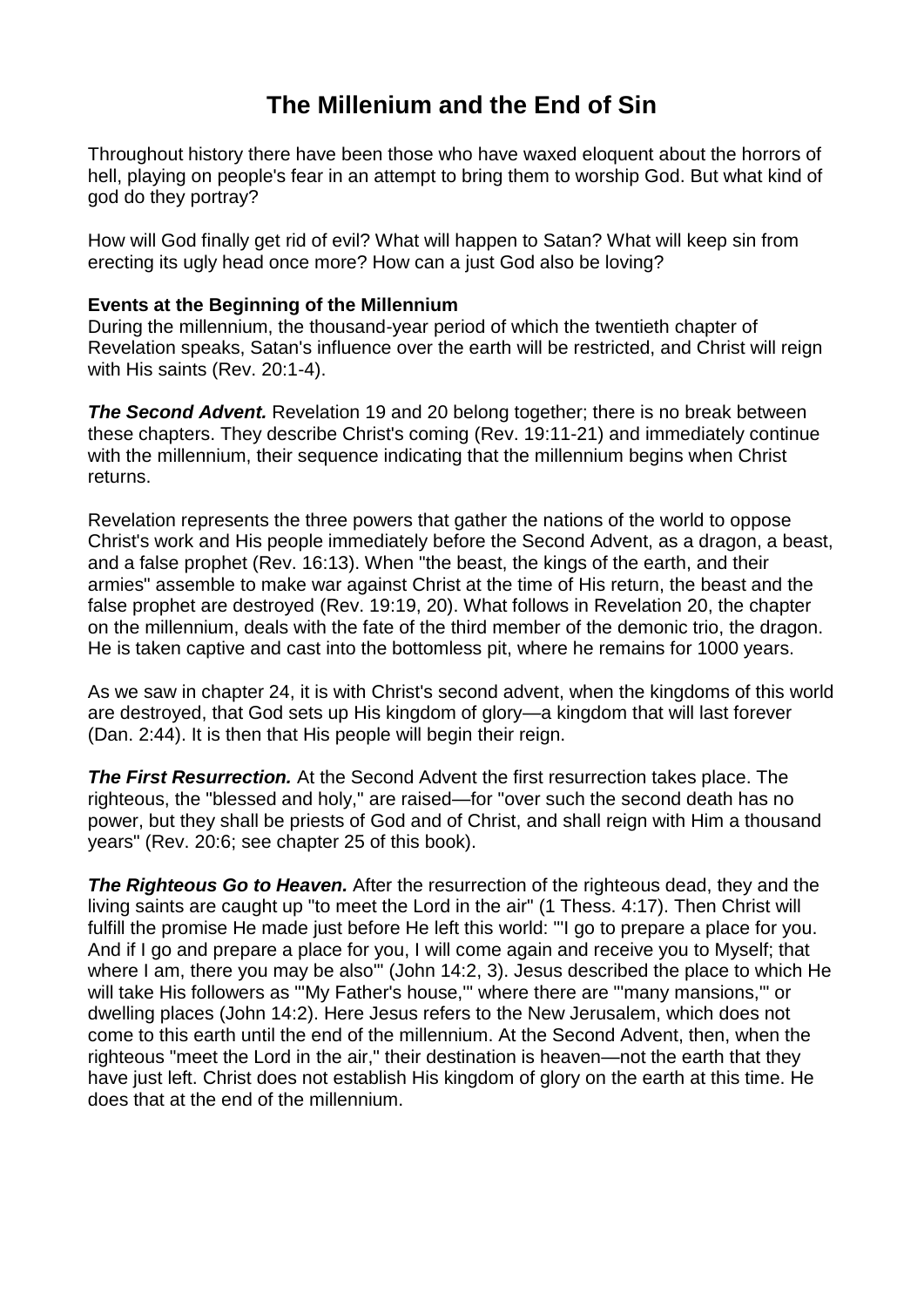| LAST DAYS                                                                                   | 1000 YEARS<br>(Millenium)                                                     | ETERNITY                                                                                                                         |
|---------------------------------------------------------------------------------------------|-------------------------------------------------------------------------------|----------------------------------------------------------------------------------------------------------------------------------|
| Christ Returns<br>Saints Taken to Heaven.<br>(both the resurrected dead and the living)     | First<br>Resurrection                                                         | Second<br>Resurrection<br>Christ, Saints, City Descend                                                                           |
| Living Wicked Slain<br>(wicked dead remain in graves)<br>Satan Bound<br>(Confined to earth) | Saints Reign With Christ<br>(in Heaven)<br>Engage in Review Phase of Judgment | Wicked Resurrected<br>Satan Loosed<br>(organizes attack on holy city)                                                            |
| Earth Desolated<br>(last plagues; earthquake;<br>impact of second advent)                   |                                                                               | Executive Phase of Judgment<br>Satan, Sinners, Effects of Sin<br>Are Destroyed<br>Earth Renewed as Eternal<br>Home of the Saints |

*Christ's Enemies Are Slain.* Christ compared His return to what happened at the Flood and in the destruction of Sodom and Gomorrah (Matt. 24:37-39; Luke 17:28-30). His comparison makes two points: first, that the destruction that came caught the wicked by surprise; and second, that what came was destruction—the Flood "'took them all away'" (Matt. 24:39). The fire and brimstone that rained down upon Sodom "'destroyed them all'" (Luke 17:29; see also Matt. 13:38-40). At the Second Advent Christ will descend from heaven with His armies as the rider on the white horse whose name is "King of Kings and Lord of Lords" and strike the rebellious nations of the world. After the beast and the false prophet are destroyed, "the rest" of Satan's followers will die and there will be no survivors, for they "were killed with the sword which proceeded from the mouth of Him who sat on the horse. And all the birds were filled with their flesh" (Rev. 19:21).

Describing this scene, Scripture has said, "The Lord comes out of His place to punish the inhabitants of the earth for their iniquity; the earth will also disclose her blood, and will no more cover her slain" (Isa. 26:21).

*The Earth Becomes Desolate.* Since the righteous ascend to be with the Lord and the wicked are destroyed at His appearing, the earth stands for a time without human inhabitants. Scripture points to such a situation. Jeremiah said, "I beheld the earth, and indeed it was without form, and void; and the heavens, they had no light. I beheld the mountains, and indeed they trembled, and all the hills moved back and forth. I beheld, and indeed there was no man" (Jer. 4:23-25). Jeremiah's use of the terminology found in Genesis 1:2, "without form, and void," indicates that the earth is to become as chaotic as it was at the beginning of Creation.

*Satan Is Bound.* The events that take place at this time were foreshadowed in the scapegoat ritual of the Day of Atonement in Israel's sanctuary service. On the Day of Atonement the high priest cleansed the sanctuary with the atoning blood of the Lord's goat. Only after this atonement was fully completed did the ritual involving Azazel, the goat that symbolized Satan, begin (see chapter 23). Laying his hands on its head, the high priest confessed "'all the iniquities of the children of Israel, and all their transgressions,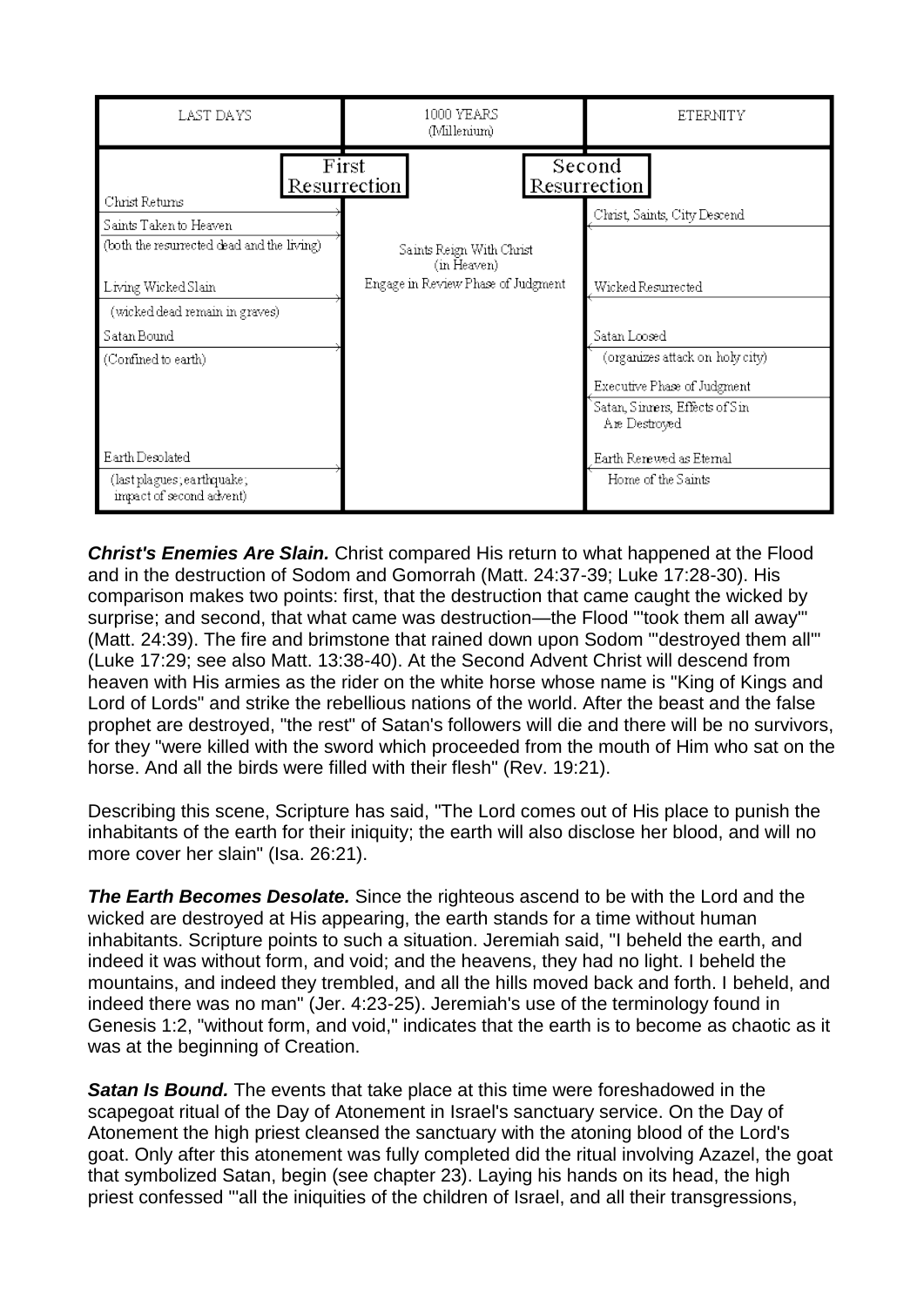concerning all their sins, putting them on the head of the goat'" (Lev. 16:21). And the scapegoat was sent into the wilderness, "'an uninhabited land'" (Lev. 16:22).

Similarly, Christ, in the heavenly sanctuary, has been ministering the benefits of His completed atonement to His people; at His return He will redeem them and give them eternal life. When He has completed this work of redemption and the cleansing of the heavenly sanctuary, He will place the sins of His people upon Satan, the originator and instigator of evil. In no way can it be said that Satan atones for the sins of believers— Christ has fully done that. But Satan must bear the responsibility of all the sin he has caused those who are saved to commit. And as "a fit man" led the scapegoat into an uninhabited land, so God will banish Satan to the desolate and uninhabited earth (see chapter 23 of this book).

John's vision of the millennium vividly portrayed the banishment of Satan. He saw that at the beginning of the thousand years "the dragon, that serpent of old, who is the Devil and Satan" is chained and confined to "the bottomless pit" (Rev. 20:2, 3). This symbolically conveys the temporary ending of Satan's activities of persecution and deception; "he should deceive the nations no more till the thousand years were finished" (Rev. 20:3).

The term John uses—"bottomless pit" (Greek, *abussos*)—appropriately describes the earth's condition at this time. Battered by the seven plagues that immediately precede Christ's coming (see particularly Rev. 16:18-21) and covered with the bodies of the wicked, the earth is a scene of utter desolation.

Confined to this earth, Satan is "bound" by a chain of circumstances. Since the earth is devoid of any human life, Satan has no one to tempt or to persecute. He is bound in the sense that he has nothing to do.

## **Events During the Millennium**

Christ in Heaven With the Redeemed. At His second advent Christ takes His followers to heaven, to the dwelling places He has prepared for them in the New Jerusalem. Like Moses and the Israelites, the redeemed, filled with gratitude, sing a song of their deliverance—"the song of Moses, the servant of God, and the song of the Lamb, saying: 'Great and marvellous are Your works, Lord God Almighty! Just and true are Your ways, O King of the saints!" (Rev. 15:3).

*The Saints Reign With Christ.* It is during the millennium that Christ will fulfil His promise to give the overcomers "'power over the nations'" (Rev. 2:26). Daniel saw that after the destruction of Christ's enemies "'the kingdom and dominion, and the greatness of the kingdoms under the whole heaven, shall be given to the people, the saints of the Most High'" (Dan. 7:27). Those whom Christ raises in the first resurrection will reign with Him for a thousand years (Rev. 20:4). But in what sense can the saints be said to reign if they are in heaven and all the wicked are dead? Their reign will consist of involvement in an important phase of Christ's governing.

**The Judgment of the Wicked.** John saw that during the millennium the saints would be involved in judgment; he saw "thrones, and they sat on them, and judgment was committed to them (Rev. 20:4). This is the time of the judgment of Satan and his angels that Scripture notes (2 Peter 2:4; Jude 6). It's the time when Paul's declaration that the saints would judge the world and even the angels (1 Cor. 6:2, 3) will come to pass.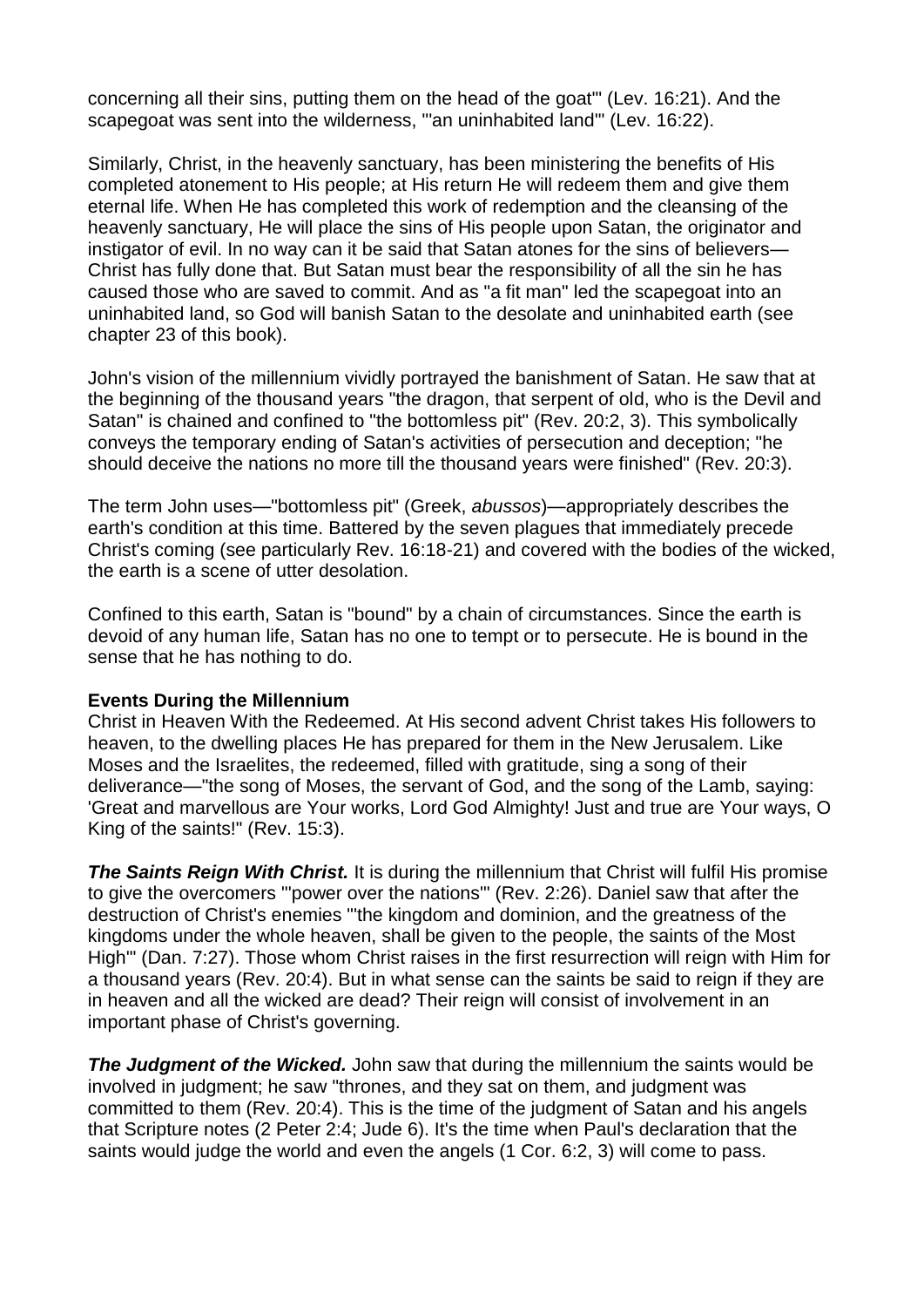The millennial judgment does not decide who is to be saved or lost. God makes that decision before the Second Advent; all those who were not either resurrected or translated then are forever lost. The judgment in which the righteous participate serves the purpose of answering any questions the righteous may have as to why the wicked are lost. God wants those to whom He has given eternal life to have full confidence in His leadership, so He will reveal to them the operations of His mercy and justice.

Imagine you were in heaven and you found that one of your loved ones whom you certainly expected to be there was not. Such a case might cause you to question God's justice—and that kind of doubt lies at the very base of sin. To lay to rest forever any occasion for such doubts—and so to ensure that sin will never rise again—God will provide the answers to these questions during this review phase of the millennial judgment.

In this work the redeemed fulfil a crucial role in the great controversy between good and evil. "They will confirm to their eternal satisfaction how earnestly and patiently God cared for lost sinners. They will perceive how heedlessly and stubbornly sinners spurned and rejected His love. They will discover that even seemingly mild sinners secretly cherished ugly selfishness rather than accept the value system of their Lord and Saviour."

*Satan's Time for Reflection.* During the millennium Satan will suffer intensely. Confined, with his angels, to a desolate earth, he cannot carry on the deceptions that had constantly occupied his time. He is forced to view the results of his rebellion against God and His law; he must contemplate the part he has played in the controversy between good and evil. He can only look to the future with fear for the dreadful penalty he must suffer because of all the evil for which he is responsible.

## **Events at the End of the Millennium**

At the end of the thousand years "the rest of the dead"—the wicked—will be resurrected, thus releasing Satan from the inactivity that has imprisoned him (Rev. 20:5, 7). Deceiving the wicked once again, he leads them against "the camp of the saints and the beloved city [the New Jerusalem]" (Rev. 20:9), which, with Christ, have descended from heaven by this time.

*Christ, the Saints, and the City Descend.* Christ descends to earth again, with the saints and the New Jerusalem, for two purposes. He will end the great controversy by executing the decisions of the millennial judgment, and He will purify and renew the earth so that He can establish on it His eternal kingdom. Then, in the fullest sense, "the Lord shall be King over all the earth" (Zech. 14.9).

*The Resurrection of Condemnation.* Now the moment has arrived that will complete the fulfilment of Christ's promise that "'all who are in the graves will hear His voice'" (John 5:28). At His second advent Christ brought the righteous dead from their graves in the first resurrection, "the resurrection of life." Now the other resurrection Jesus spoke of will take place, "'the resurrection of condemnation'" (John 5:29). Revelation also refers to this resurrection: "The rest of the dead [those who were not raised in the first resurrection] did not live again until the thousand years were finished" (Rev. 20:5).

**Satan's Captivity Ends.** The resurrection of the wicked at the end of the thousand years releases Satan from his captivity "for a little while" (Rev. 20:3). In his last attempt to challenge God's government he "will go out to deceive the nations which are in the four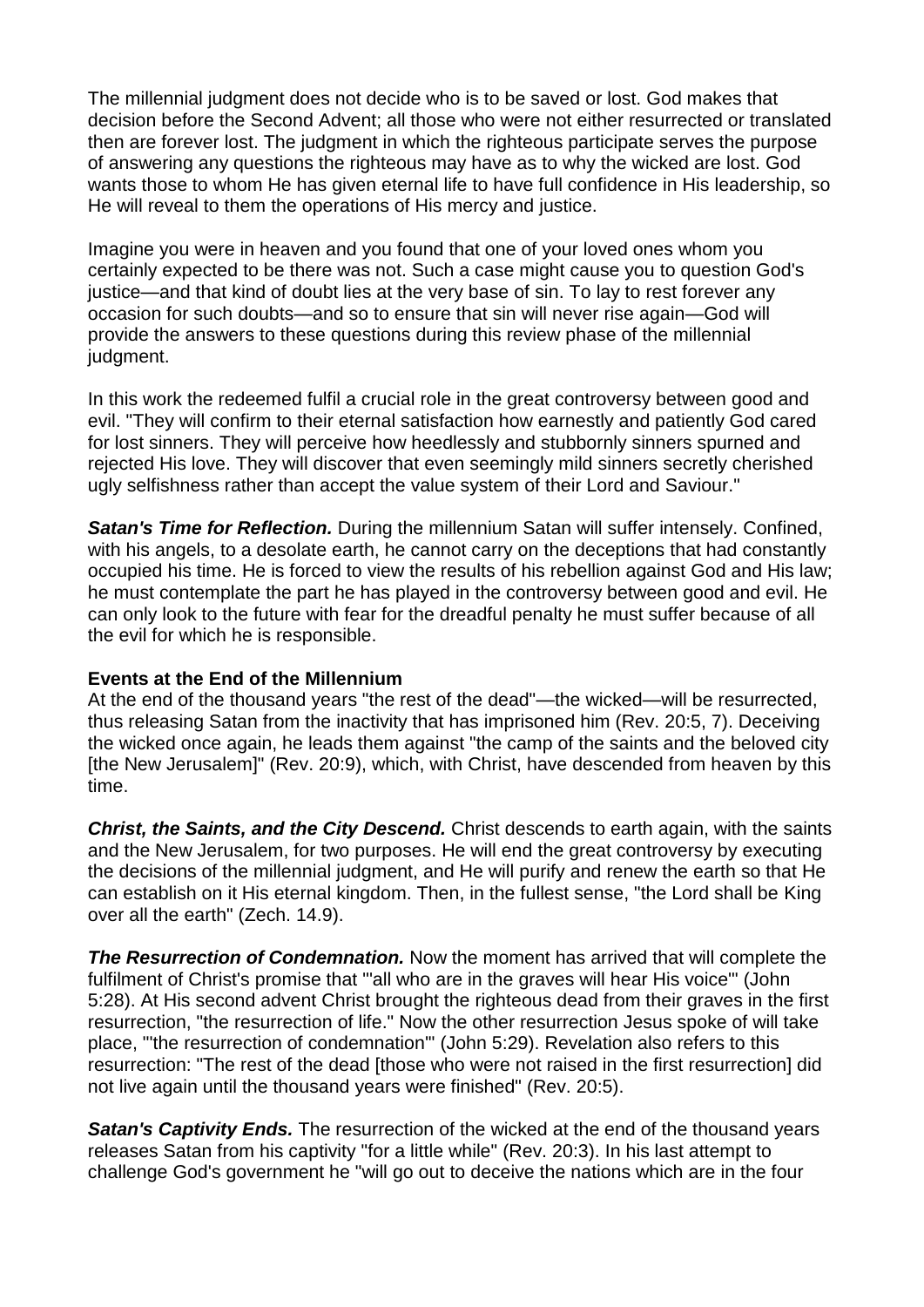corners of the earth" (Rev. 20:8). Since the wicked are raised with the same rebellion spirit they each possessed when they died, his work will not be difficult.

**The Attack on the City.** In his final deception Satan seeks to inspire the wicked with the hope of capturing the kingdom of God by force. Gathering the nations of the world, he leads them against the beloved city (Rev. 20:8, 9). "The wicked who stubbornly refused an entrance into the City of God through the merits of Christ's sacrificial atonement, now determine to gain admission and control by siege and battle."

The fact that the wicked, as soon as God gives them life again, turn against Him and attempt to overthrow His kingdom confirms the decision He has made about their fate. In this way His name and character, which Satan has sought to besmirch, will be fully vindicated before all.

*The Great White Throne Judgment.* John indicates that when God's enemies have surrounded the city and are ready to attack it, God sets up His great white throne. As the entire human race meets around this throne—some secure inside the city, others outside, terrified in the presence of the Judge—God will carry out the last phase of judgment. This is the time Christ spoke of when He said, "'There will be weeping and gnashing of teeth, when you see Abraham and Isaac and Jacob and all the prophets in the kingdom of God, and yourselves thrust out'" (Luke 13:28).

To carry out this executive phase of the judgment, God's record books will be opened. "And another book was opened, which is the Book of Life. And the dead were judged according to their works, by the things which were written in the books" (Rev. 20:12). Then God pronounces the sentence of doom.

Why does God raise these people to life only to end their existence again? During the millennium, the redeemed have had an opportunity to examine the justice of God's treatment of every intelligent being in the universe. Now the lost themselves—including Satan and his angels—will confirm the justice of God's ways.

It is at this great white throne judgment that Paul's words, "We shall all stand before the judgment seat of Christ" (Rom. 14:10), will be fulfilled. There all creatures—unfallen and fallen, saved and lost—bow the knee and confess that Jesus Christ is Lord (Phil. 2:10, 11; cf. Isa. 45:22, 23). Then the question of God's justice will have been forever resolved. Those who receive eternal life will have an unshakable faith in Him. Never again will sin mar the universe or wreak havoc on its inhabitants.

*Satan and Sinners Destroyed.* Immediately upon their sentencing, Satan, his angels, and his human followers receive their punishment. They are to die an eternal death. "Fire came down from God out of heaven and devoured" all the unsaved (Rev. 20:9). The very surface of the earth outside the city appears to melt, becoming a vast lake of fire for the "judgment and perdition of ungodly men" (2 Peter 3:7). The "'day of the Lord's vengeance'" (Isa. 34:8), upon which He will perform "his strange act" (Isa. 28:21, KJV) of destroying His enemies, has arrived. Said John: "And anyone not found written in the Book of Life was cast into the lake of fire" (Rev. 20:15). The devil and his associates also suffer this fate (Rev. 20:10).

The context of the entire Bible makes clear that this "second death" (Rev. 21:8) that the wicked suffer means their total destruction. What then of the concept of an eternally burning hell? Careful study shows that the Bible teaches no such hell or torment.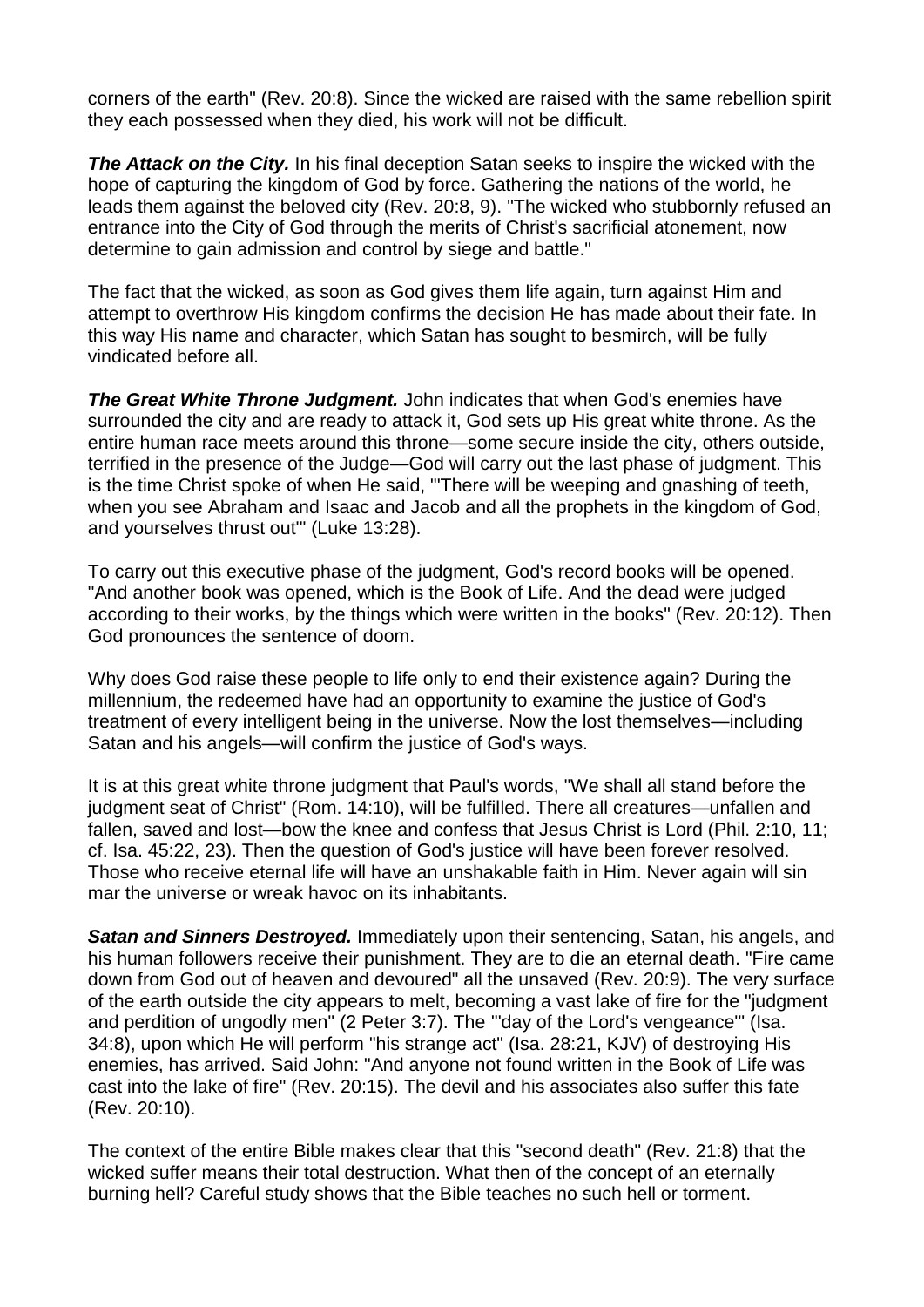*1. Hell.* Biblically, hell is "the place and state of punishment and destruction, by eternal fire in the second death, of those who reject God and the offer of salvation in Jesus Christ."

English versions of the Bible frequently use the word "hell" to translate the Hebrew word *sheol* and the Greek *hades*. These terms generally refer to the grave where the dead—both righteous and wicked—await, in a state of unconsciousness, the resurrection (see chapter 25). Because today's concept of hell differs so greatly from what these Hebrew and Greek terms imply, a number of modern versions avoid the word "hell," simply transliterating the Hebrew word as "Sheol" and the Greek as "Hades."

In contrast, the Greek word *geenna*, which English versions of the New Testament also translate with the word "hell," denotes a place of fiery punishment for the impenitent. In the Bible, then, "hell" does not always have the same meaning—and the failure to note this distinction has often led to great confusion.

*Geenna* is derived from the Hebrew *Ge Hinnom*, "Valley of Hinnom"—a gorge on the south side of Jerusalem. Here Israel had conducted the heathen rite of burning children to Molech (2 Chron. 28:3; 33:1, 6). Jeremiah predicted that because of this sin the Lord would make the valley a "Valley of Slaughter," where the corpses of the Israelites would be buried till there was no more place for them. The remaining bodies were to be "food for the birds" (Jer. 7:32, 33; Isa. 30:33). Jeremiah's prophecy undoubtedly led Israel to view *Ge Hinnom* as a place of judgement of the wicked, a place of abhorrence, punishment, and shame. Later rabbinical tradition considers it a place for burning carcasses and rubbish.

Jesus used the fires of Hinnom as a representation of hellfire (e.g., Matt. 5:22; 18:9). So the fires of Hinnom symbolized the consuming fire of the last judgment. He stated that it was an experience beyond death (Luke 12:5) and that hell would destroy both body and soul (Matt. 10:28).

What is the nature of hellfire? Do people in hell burn forever?

*2. The fate of the wicked.* According to the Scriptures, God promises eternal life only to the righteous. The wages of sin is *death*, not eternal life in hell (Rom. 6:23).

The Scriptures teach that the wicked will be "cut off" (Ps. 37:9, 34); that they will perish (Ps. 37:20; 68:2). They will not live in a state of consciousness forever, but will be burned up (Mal. 4:1; Matt. 13:30, 40; 2 Peter 3:10). They will be destroyed (Ps. 145:20; 2 Thess. 1:9; Heb. 2:14), consumed (Ps. 104:35).

*3. Everlasting punishment.* In speaking of the punishment of the wicked, the New Testament uses the terms "everlasting" and "eternal." These terms translate the Greek word *aionios*, and apply to God as well as to man. To avoid misunderstanding, one must remember that aionios is a relative term; its meaning is determined by the object it modifies. So when Scripture uses *aionios* ("everlasting," "eternal") of God, it does mean that He possesses infinite existence—for God is immortal. But when it uses this word of mortal human beings or perishable things, it means as long as the person lives or the thing exists.

Jude 7, for example, says that Sodom and Gomorrah suffered "the vengeance of eternal fire." Yet those cities are not burning today. Peter said that that fire turned those cities into ashes, condemning them to destruction (2 Peter 2:6). The "eternal" fire burned until there was nothing left to burn, and then it went out (see also Jer. 17:27; 2 Chron. 36:19).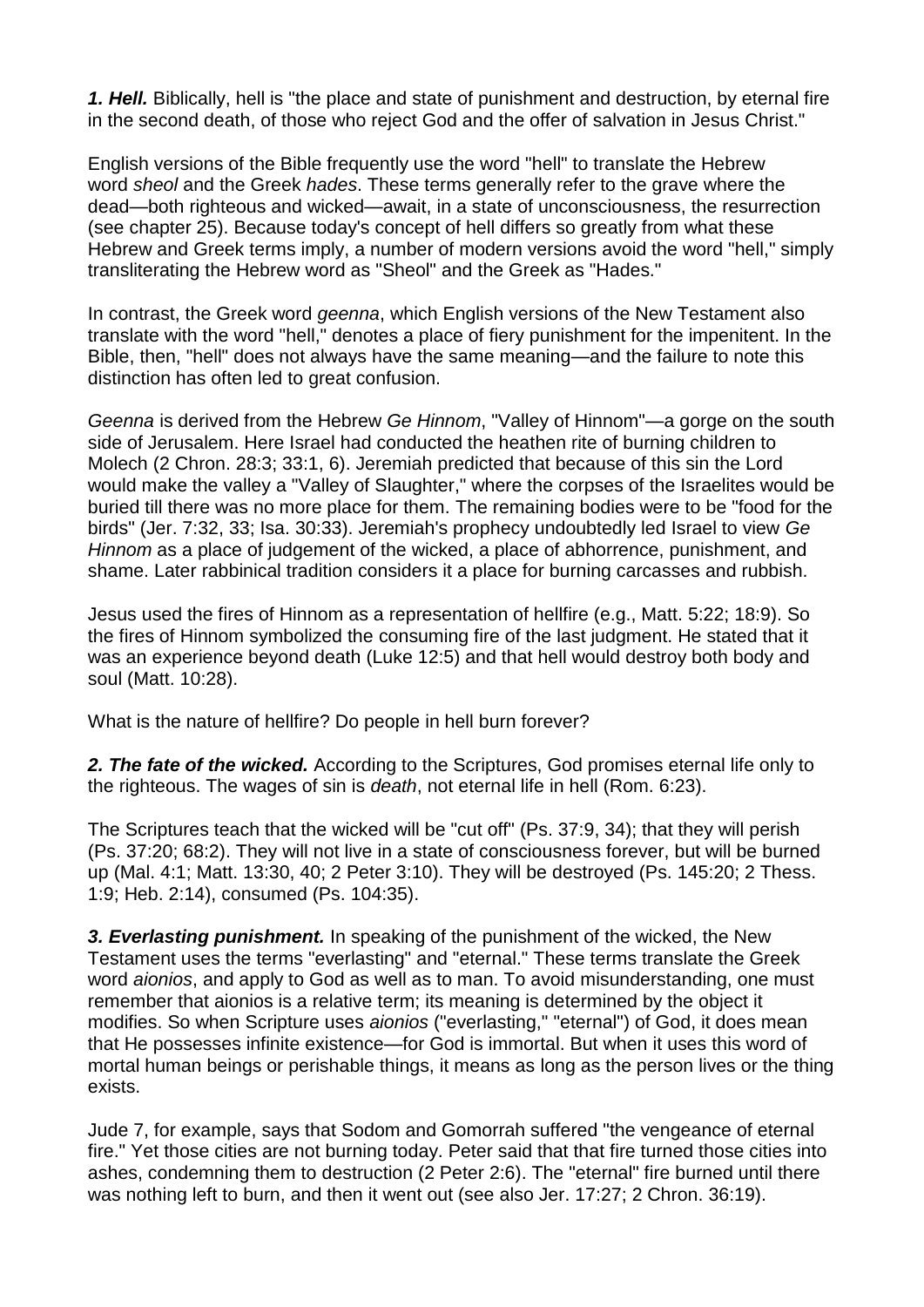Similarly, when Christ assigns the wicked to "'everlasting fire'" (Matt. 25:41), that fire that will burn up the wicked will be "'unquenchable'" (Matt. 3:12). Only when there is nothing left to burn will it go out.

When Christ spoke of "'everlasting punishment'" (Matt. 25:46) He did not mean everlasting *punishing*. He meant that as the "eternal life [the righteous will enjoy] will continue throughout the ceaseless ages of eternity; and the punishment [the wicked will suffer] will also be eternal—not eternal duration of conscious suffering, however, but punishment that is complete and final. The end of those who thus suffer is the second death. This death will be eternal, from which there will not, and cannot, be any resurrection."

When the Bible speaks of "eternal redemption" (Heb. 9:12) and "eternal judgment" (Heb. 6:2), it is referring to the eternal results of the redemption and the judgment—not to an endless process of redemption and judgment. In the same way, when it speaks of eternal or everlasting punishment, it is speaking of the results and not of the process of that punishment. The death the wicked die will be final and everlasting.

*4. Tormented forever and ever.* Scripture's use of the expression "forever and ever" (Rev. 14:11; 19:3; 20:10) has also contributed to the conclusion that the process of punishing Satan and the wicked will go on throughout eternity. But like "everlasting," the object it modifies determines the meaning of the word "forever." When it is associated with God, its meaning is absolute—for God is immortal; when it is associated with mortal humans, its meaning is limited.

Scripture's description of God's punishment of Edom yields a good example of this usage. Isaiah says that God would turn that country into burning pitch that would "not be quenched night or day" and that its smoke was to "ascend forever. From generation to generation it shall lie waste; no one shall pass through it forever and ever" (Isa. 34:9, 10). Edom was destroyed, but it is not still burning.The "forever" lasted until its destruction was complete.

Throughout Scripture it is clear that "forever" has its limits. The Old Testament says that a slave could serve his master "forever" (Ex. 21:6), that the child Samuel was to abide in the tabernacle "forever" (1 Sam. 1:22), and that Jonah thought he would be in the belly of the great fish "forever" (Jonah 2:6). The New Testament uses this term in a similar way: Paul, for example, counseled Philemon to receive Onesimus "forever" (Philemon 15). In all these instances "forever" means "as long as the person lives."

Psalm 92:7 says that the wicked will be destroyed forever. And prophesying of the great final conflagration, Malachi said, "'The day is coming, burning like an oven, and all the proud, yes, all who do wickedly will be stubble. And the day which is coming shall burn them up,' says the Lord of hosts, 'that will leave them neither root nor branch'" (Mal. 4:1).

Once the wicked—Satan, evil angels, and impenitent people—are all destroyed by fire, both root and branch, there will be no further use for death or hades (see chapter 25 of this book). These also God will eternally destroy (Rev. 20:14).

So the Bible makes it very clear that the *punishment*, not the *punishing*, is everlasting—is the second death. From this punishment there is no resurrection; its effects are eternal.